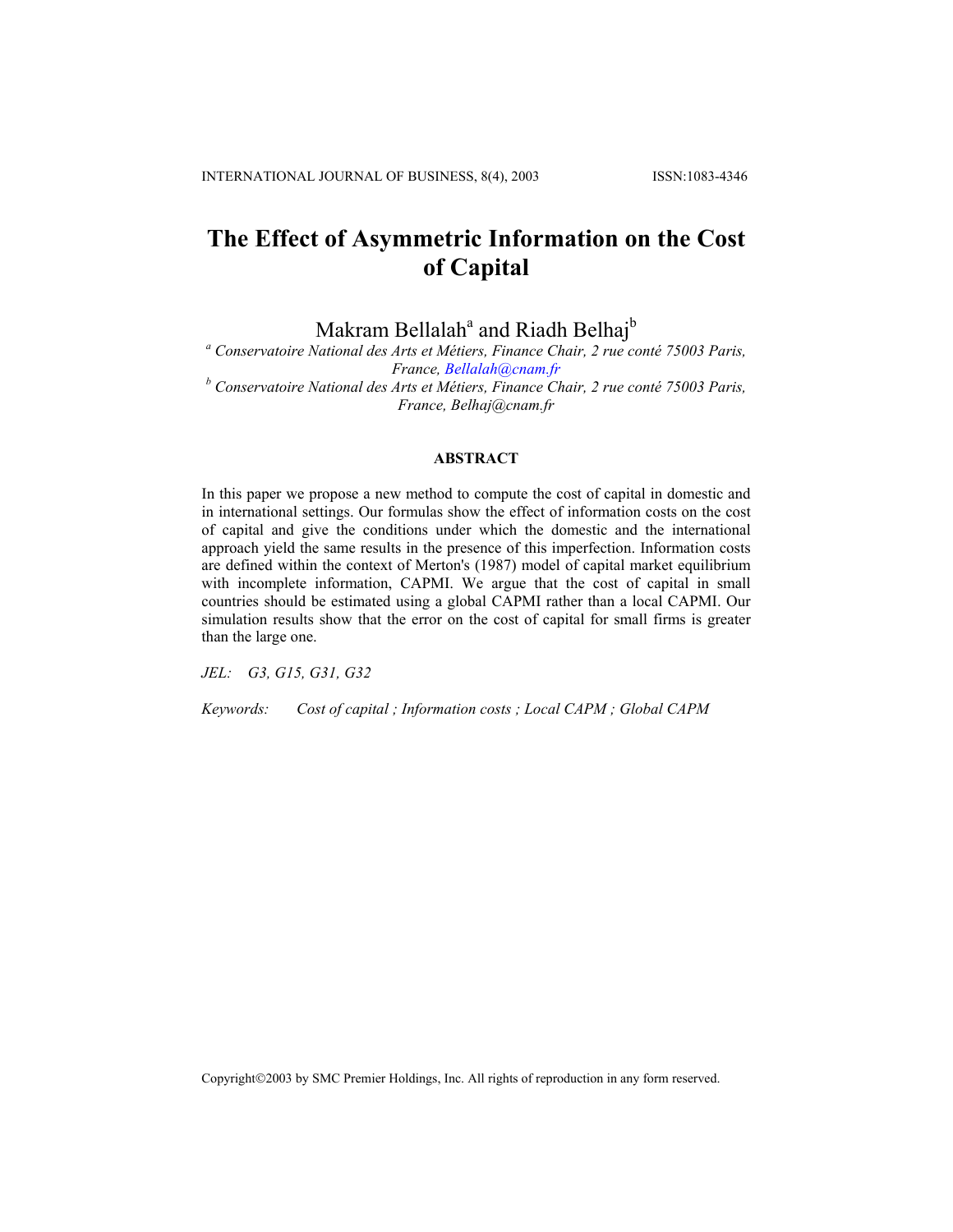## **I. INTRODUCTION**

Despite the considerable controversies surrounding the capital asset pricing model of Sharpe (1964), most valuation approaches in the USA take the CAPM as given and compute the discount rate for equity cash flows. In small countries, academics mimic US practices and use the CAPM with a broad based local index as a proxy for the home country market portfolio. This is referred to as the local CAPM. In Stulz (1995a), the global CAPM refers to the implementation of the standard CAPM with a broad based global index proxying for the collective wealth of countries with easily accessible capital markets for investors who live in any of these countries.

As it appears in the keynote speech of Stulz (1995b), most computations of the cost of capital use the CAPM applied to individual countries as if capital markets were not integrated. In that speech, the main question is to know whether the cost of capital differ for firms located in different countries. The cost of capital refers to a hurdle rate that a project must earn for owners of a firm not to suffer a wealth loss if the project is taken. The definition of this hurdle rate in the neoclassical sense ignores the presence of agency costs. In this spirit, Stulz (1995b) argues that projects that satisfy the neoclassical hurdle rate can destroy shareholder wealth in firms with high agency costs.

As it is well known, the CAPM assumes costless information. Or, as it appears in Merton's (1987) model of capital market equilibrium with incomplete information, CAPMI, this model can better explain the expected returns and some anomalies in financial markets. The type of incomplete information in Merton's (1987) model has something to do with agency costs. Therefore, using the CAPMI can lead to a better estimation of the cost of capital than the standard CAPM since the CAPMI accounts for shadow costs of incomplete information.

Merton (1987) adopts most of the assumptions of the original CAPM and relaxes the assumption of equal information across investors. Besides, he assumes that investors hold only securities of which they are aware. This assumption is motivated by the observation that portfolios held by actual investors include only a small fraction of all available traded securities. The main distinction between Merton's (1987) model and the standard CAPM is that investors invest only in the securities about which they are "aware". This assumption is referred to as incomplete information. However, the more general implication is that securities markets are segmented. The main intuition behind this result is that the absence of a firm-specific risk component in the CAPM comes about because such risk can be eliminated (through diversification) and is not priced. It appears from Merton's model that the effect of incomplete information on expected returns is greater the higher the firm's specific risk and the higher the weight of the asset in the investor's portfolio. The effect of Merton's non market risk factors on expected returns depend on whether the asset is widely held or not.

The CAPMI can be used in the reexamination of corporate risks under incomplete information and in particular in the computation of the cost of capital as in Bellalah (2001). Following Stulz (1995a), we can define in the same spirit a local CAPMI and a global CAPMI. We study the use of the CAPMI for small countries. Since several markets are today accessible, the cost of capital in small countries is not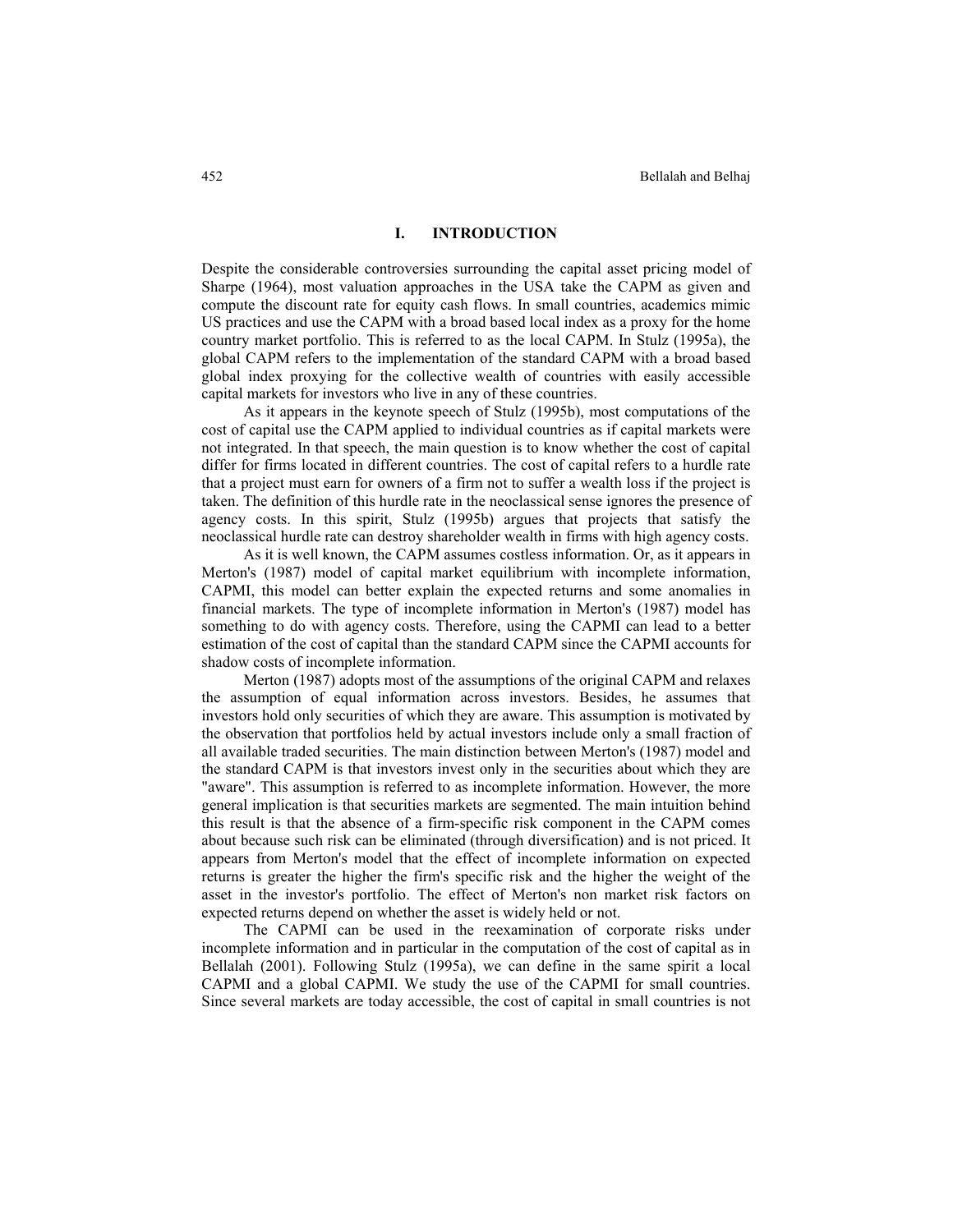determined locally but globally. We present a formula to show the magnitude of the mistake made if the local CAPMI is used instead of a global CAPMI.

The paper is organized as follows: Section II studies the effect of incomplete information in domestic and global markets on the cost of capital. It is assumed that information costs are similar for domestic and foreign investors. Section III investigates the impact of differential shadow costs of incomplete information on the cost of capital. It is assumed that information costs are different for domestic and foreign investors.

# **II. THE EFFECT OF INCOMPLETE INFORMATION IN DOMESTIC AND GLOBAL MARKETS ON THE COST OF CAPITAL**

This section provides expressions for the cost of capital when it is determined locally and when it is determined globally in the presence of shadow costs of incomplete information. These shadow costs reflect in some sense the asymmetric information problems and agency costs as in Stulz (1995b). These costs are documented in several studies including Kang and Stulz (1997), Brennan and Cao (1997), Coval and Moskowitz(1999), Bellalah (2001), etc. The use of Merton's (1987) model in the computation of the cost of capital offers an appropriate method to account for these shadow costs in an international setting.

## **A. Market Segmentation and Incomplete Information**

Consider a firm *i* in a small country (the home country) referred to as country *H*. When investors in the home country cannot invest abroad and foreign investors cannot invest in the home country, this situation refers to a segmented market case. In the absence of taxes, transaction costs and other markets imperfections within countries, the CAPMI can be used. We consider that capital markets are segmented and that the economy is characterized by incomplete information as in Merton (1987). In this context, the CAPMI of Merton (1987) applies within the home country and the required expected return on shares of firm *i* is given by:

$$
E(RIH) = r + \lambda_i + \beta_{iH}(E(RH) - r - \lambda_{H})
$$
\n(1)

where  $E(R<sub>iH</sub>)$ : the expected rate of return of asset *i* when the domestic market portfolio is used;  $E(R_H)$ : the expected rate of return of the domestic market portfolio; ( ( ) H ) i  $\beta_{iH} = \frac{\text{cov}(R_i, R_H)}{\text{var}(R_H)}$ : the beta of asset *i* when the domestic market portfolio is used;  $\lambda_i$ :

the shadow cost of incomplete information for asset  $i$ ;  $\lambda_H$ : the shadow cost of incomplete information for the domestic market;  $r$ : the domestic risk free rate of interest.

If Equation (1) is used in the computation of the cost of capital, this is equivalent to mimicking the US approach. This means that the home country is assumed to be isolated from the rest of the world. In the opposite, if the market portfolio comprises all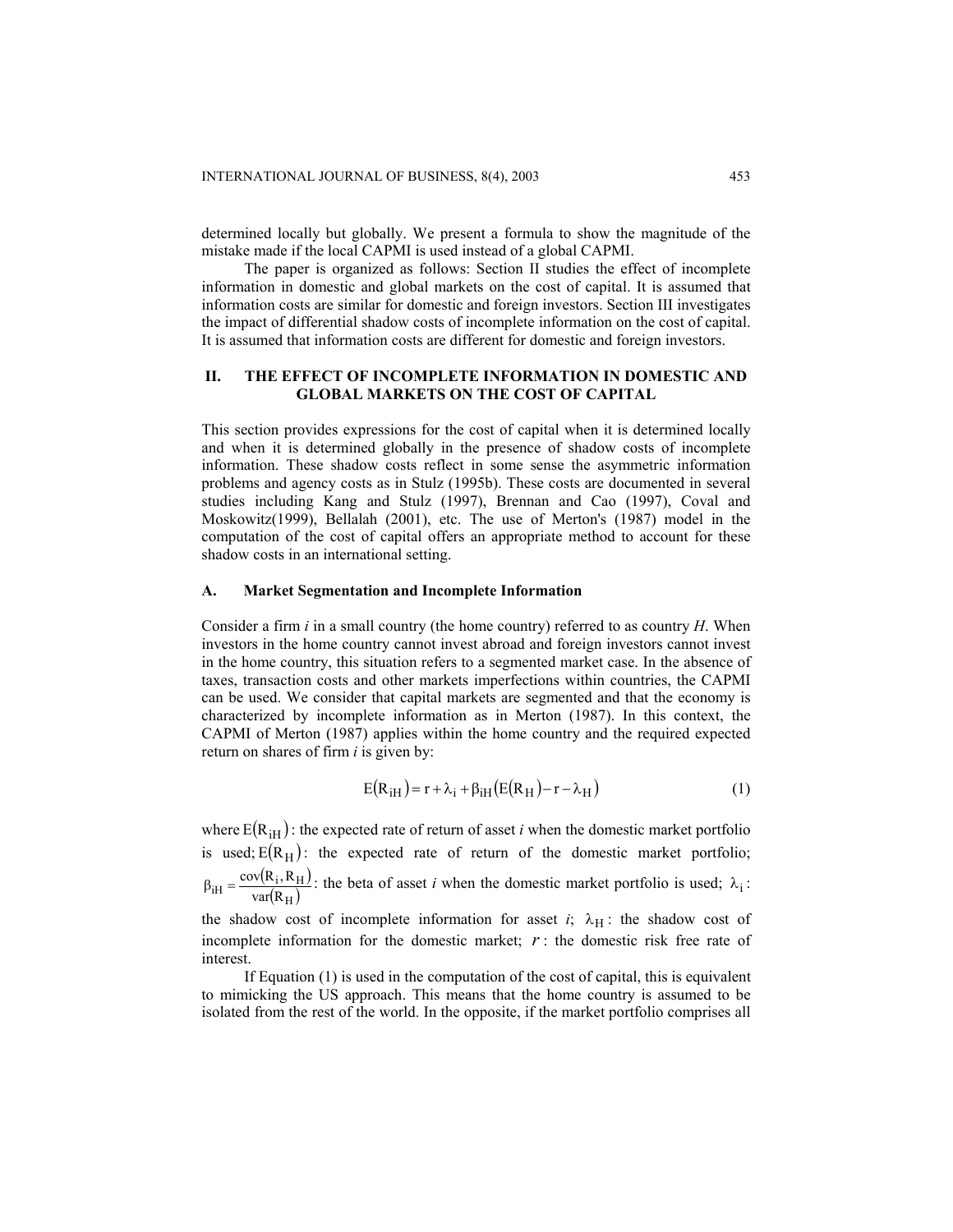markets that are freely accessible for investors of the home country, the market portfolio refers to a global market portfolio. Equation (1) can be used for example to value a company in France using as the market portfolio a proxy like the CAC 40 or the Morgan Stanley Capital International (MSCI) index for France. Equation (1) is not very appropriate for any capital market that is not isolated from the other markets.

## **B. Market Integration and Incomplete Information**

When home country investors can access foreign capital markets and investors in these countries can access the market of the home country, all these markets represent one capital market or a global capital market. For example, the French market is not segmented from the world and it seems more appropriate to calculate the cost of capital of the French companies by a global CAPMI.

Under the same assumptions used in Stulz (1995a), it is possible to write Merton's (1987) model for the computation of the cost of capital :

$$
E(R_{iG}) = r + \lambda_i + \beta_{iG} (E(R_G) - r - \lambda_G)
$$
\n(2)

where:  $E(R_{iG})$  : the expected rate of return of asset *i* when the global market portfolio is used;  $E(R_G)$  : the expected rate of return of the domestic market portfolio; (  $(R_i, R_G)$  $_{\rm G})$ i  $\beta_{\text{iG}} = \frac{\text{cov}(R_{\text{i}}, R_{\text{G}})}{\text{var}(R_{\text{G}})}$ : the beta of asset *i* when the global market portfolio is used;  $\lambda_i$ :

the shadow cost of incomplete information for asset  $i$ ;  $\lambda$ <sup>G</sup> : the shadow cost of incomplete information for the global market; r : the domestic risk free rate of interest

Equation (2) can be used for example to value a company in France using as the market portfolio a proxy like the MSCI World index. In relations (1) and (2), it is assumed that the shadow cost of incomplete information about the firm *i* is the same for the domestic and the international investor. In the next section, we will relax this assumption and explain how it affects the results. This is because information costs can be higher or at least different for foreign investors.

When the home country is integrated in world capital markets, the expected return on the market portfolio of the home country is computed using equation (2):

$$
E(R_H) = r + \lambda_H + \beta_{HG} (E(R_G) - r - \lambda_G)
$$
\n(3)

where  $\beta_{HG} = \frac{\text{cov}(R_H, R_G)}{(\beta)^2}$  $({\rm R_G})$  $_{HG} = \frac{cov(K_H, K_G)}{var(R_G)}$  $\beta_{\rm HG} = \frac{\rm cov(R_H, R)}{\sqrt{2}}$ 

Equation (3) gives the risk premium on the home country market portfolio when the country is integrated in global markets. Inserting relation (3) into (1) gives:

$$
E(RiHG) = r + \lambda_i + \beta_{iH}\beta_{HG}(E(R_G) - r - \lambda_G)
$$
\n(4)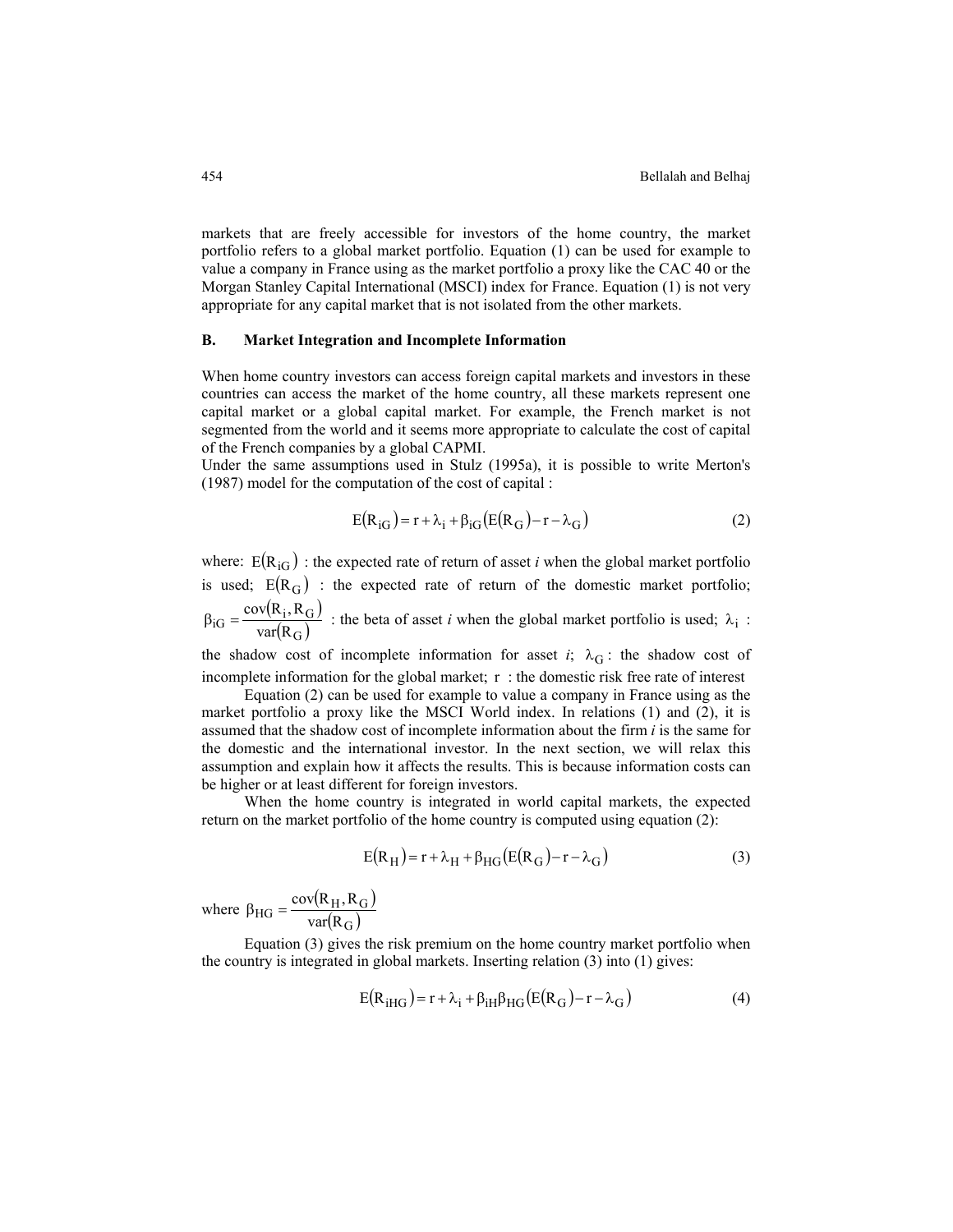where the subscript *iHG* refers to the required return obtained for security *i* when markets are global and the local CAPMI is used.

Relation (4) gives the cost of capital when the markets are global but the domestic market index is used. This relationship is different from that in Stulz (1995a) due to the effect of incomplete information regarding the firm and the global market. The domestic CAPMI and the global CAPMI give the same results only if:

$$
E(R_{iG}) - E(R_{iHG}) = 0
$$

Using equations (2) and (4), we obtain:

$$
E(R_{iG}) - E(R_{iHG}) = (\beta_{iG} - \beta_{iH}\beta_{HG})(E(R_G) - r - \lambda_G)
$$
\n<sup>(5)</sup>

Relation (5) shows that the information cost on the global market decreases the risk premium. Since this premium on the global market portfolio is positive, the global CAPMI and the local CAPMI give the same cost of capital of firm *i* when  $\beta_{IG} = \beta_{IH} \beta_{HG}$ . When the return on the home country portfolio is always equal to the return of the global portfolio, the local CAPMI and the global CAPMI approaches give the same result when  $\beta_{\text{iG}} = \beta_{\text{iH}} \beta_{\text{HG}}$ .

In relation (5), we can get a risk premium in the global market equal to zero if the information cost in global market is equal to the excess return on the global market; that is when  $E(R_G) - r = \lambda_G$ .

| and $E(R_G) = 4.5\%$ . |              |                                      |
|------------------------|--------------|--------------------------------------|
| $\lambda_{\rm G}$      | $\beta_{iG}$ | Error on the cost of capital $(\% )$ |
| 3%                     | 0.3          | 0.11                                 |
|                        | 0.5          | $-0.19$                              |
|                        | 0.7          | $-0.49$                              |
| $5\%$                  | 0.3          | 0.26                                 |
|                        | 0.5          | $-0.44$                              |
|                        | 0.7          | $-1.14$                              |
| 7%                     | 0.3          | 0.41                                 |
|                        | 0.5          | $-0.69$                              |
|                        | 0.7          | $-1.79$                              |
| 9%                     | 0.3          | 0.56                                 |
|                        | 0.5          | $-0.94$                              |
|                        | 0.7          | $-2.44$                              |

**Table 1** Effects of  $\lambda_G$  and  $\beta_{IG}$  on error on the cost of capital.  $r = 3\%$ ,  $\beta_{IH} = 0.75$ ,  $\beta_{HG} = 0.5$  $\beta_{HG}$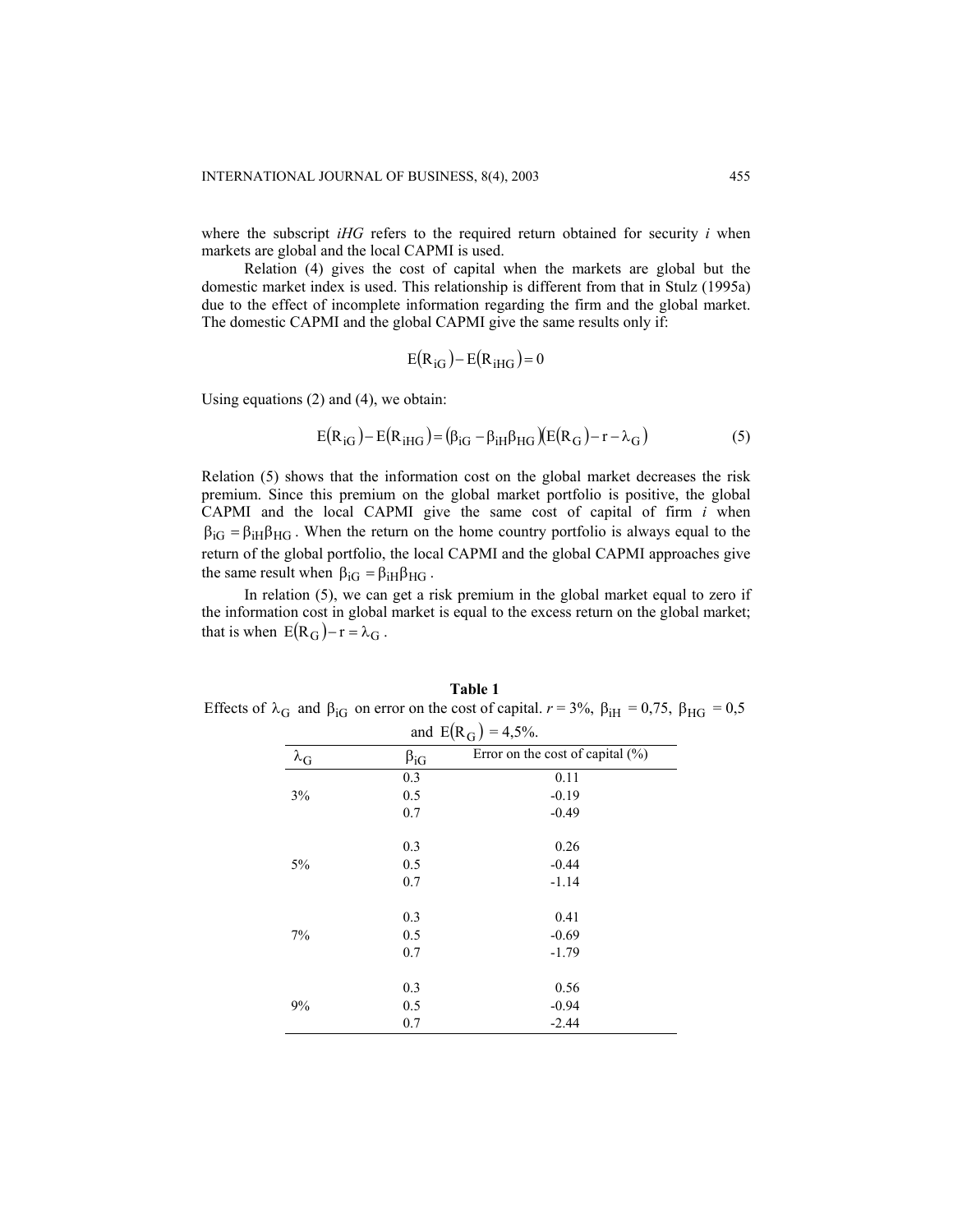The case where the global information cost exceeds the risk premium in global market remains possible, due to the effect of incomplete information in an international setting.

Simulation results for error on cost of capital are reported in table 1. The parameters value used are  $r = 3\%$ ,  $\beta_{\text{H}} = 0.75$ ,  $\beta_{\text{HG}} = 0.5$  and  $E(R_G) = 4.5\%$ . Table 1 shows the effects of the shadow cost of incomplete information of the global market ( $\lambda$ <sup>G</sup>) and the beta of assets when the global market portfolio is used ( $\beta$ <sub>iG</sub>) on error on cost of capital. When  $\lambda_G$  increases, the error on cost of capital increases. For instance, when  $\beta_{\text{iG}} = 0.5$ , as  $\lambda_{\text{G}}$  increases from 3% to 7%, the error on the cost of capital increases of about 0,5%. It is also apparent from Table 1 that the error increases with  $\beta_{\text{iG}}$  .

# **III. THE DIFFERENCE IN INFORMATION COSTS BETWEEN DOMESTIC AND GLOBAL MARKETS AND THEIR EFFECTS ON THE COST OF CAPITAL**

In the previous section, we assume that information costs supported by home investors are of the same magnitude as the costs supported in global markets. Now, we consider the case where the information costs supported by the domestic investors are different from those paid by the foreign investors. This may be a reasonable assumption because there are in general some additional costs to access to information about foreign markets. In the case of market segmentation, the cost of capital can be computed using the following relationship :

$$
E(R1H) = r + \lambda_{1H} + \beta_{1H}(E(RH) - r - \lambda_{H})
$$
\n(6)

where  $\lambda_{iH}$  is the information cost of asset *i* in the domestic market.

If we consider the case where the markets are integrated, the information cost paid by the international investor will differ from the one paid by the domestic one. This suggestion is consistent with the empirical evidence since domestic investors are in general better informed about their markets than foreign investors.

In the case of market integration, the cost of capital can be calculated under incomplete information using:

$$
E(R_{IG}) = r + \lambda_{IG} + \beta_{IG}(E(R_G) - r - \lambda_G)
$$
\n<sup>(7)</sup>

where  $\lambda_{iG}$  indicates the information cost of asset *i* in the global market. Since the international markets are integrated, relation (3) holds. Inserting relation (3) into (6) gives:

$$
E(RiHG) = r + \lambda_{iH} + \beta_{iH}\beta_{HG}(E(RG) - r - \lambda_{G})
$$
\n(8)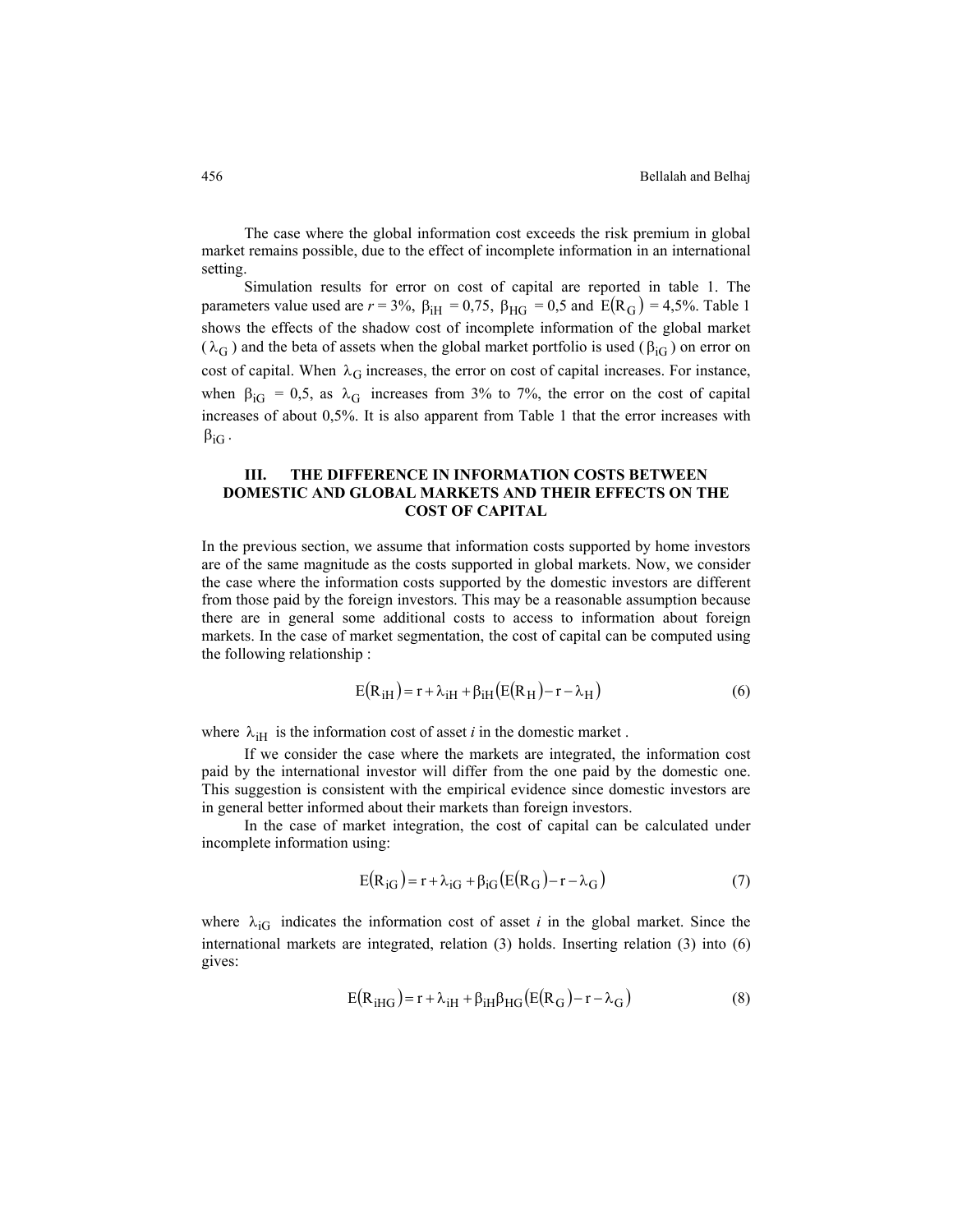In a domestic and an international setting, the global and domestic markets yield the same result under information uncertainty when  $E(R_{iG}) = E(R_{iHG})$ .

From Equations (7) and (8), we obtain:

$$
E(R_{IG}) - E(R_{iHG}) = (\lambda_{iG} - \lambda_{iH})(\beta_{iG} - \beta_{iH}\beta_{HG})(E(R_G) - r - \lambda_G)
$$
\n(9)

Relation (9) reflects the important effect of incomplete information on the cost of capital. Expression (9) shows that the cost of capital depends not only on the domestic index and the global index but also on the information cost in the domestic and the global market. The cost of capital is the same in the two contexts if:

$$
(\lambda_{\text{iH}} - \lambda_{\text{iG}}) = (\beta_{\text{iG}} - \beta_{\text{iH}}\beta_{\text{HG}})(E(R_{\text{G}}) - r - \lambda_{\text{G}})
$$
\n(10)

If we consider a positive risk premium on the global market in the case of complete information, we get the same result as in Stulz (1995):  $\beta_{\text{IG}} = \beta_{\text{IH}} \beta_{\text{HG}}$ . If the information cost in the domestic market is the same as the information cost in global market  $\lambda_{iG} = \lambda_{iH} = \lambda_i$ , we obtain the same condition as the one in the previous section of this paper.

**Table 2** Effects of  $\lambda_{iG}$  and  $\beta_{iG}$  on error on the cost of capital in case of different information cost.  $r = 3\%$ ,  $\lambda_{\text{iH}} = 0.5\%$ ,  $\beta_{\text{iH}} = 0.75$ ,  $\beta_{\text{HG}} = 0.5$  and  $E(R_G) = 4.5\%$ .

| $\lambda_{iG}$ | $\beta_{iG}$ | Error on the cost of capital $(\% )$ |
|----------------|--------------|--------------------------------------|
|                |              |                                      |
|                | 0.3          | $-0.04$                              |
| 0,5%           | 0.5          | 0.06                                 |
|                | 0.7          | 0.16                                 |
|                | 0.3          | 0.46                                 |
| $1\%$          | 0.5          | 0.56                                 |
|                | 0.7          | 0.66                                 |
| 2%             | 0.3          | 1.46                                 |
|                | 0.5          | 1.56                                 |
|                | 0.7          | 1.66                                 |
| 3%             | 0.3          | 2.46                                 |
|                | 0.5          | 2.56                                 |
|                | 0.7          | 2.66                                 |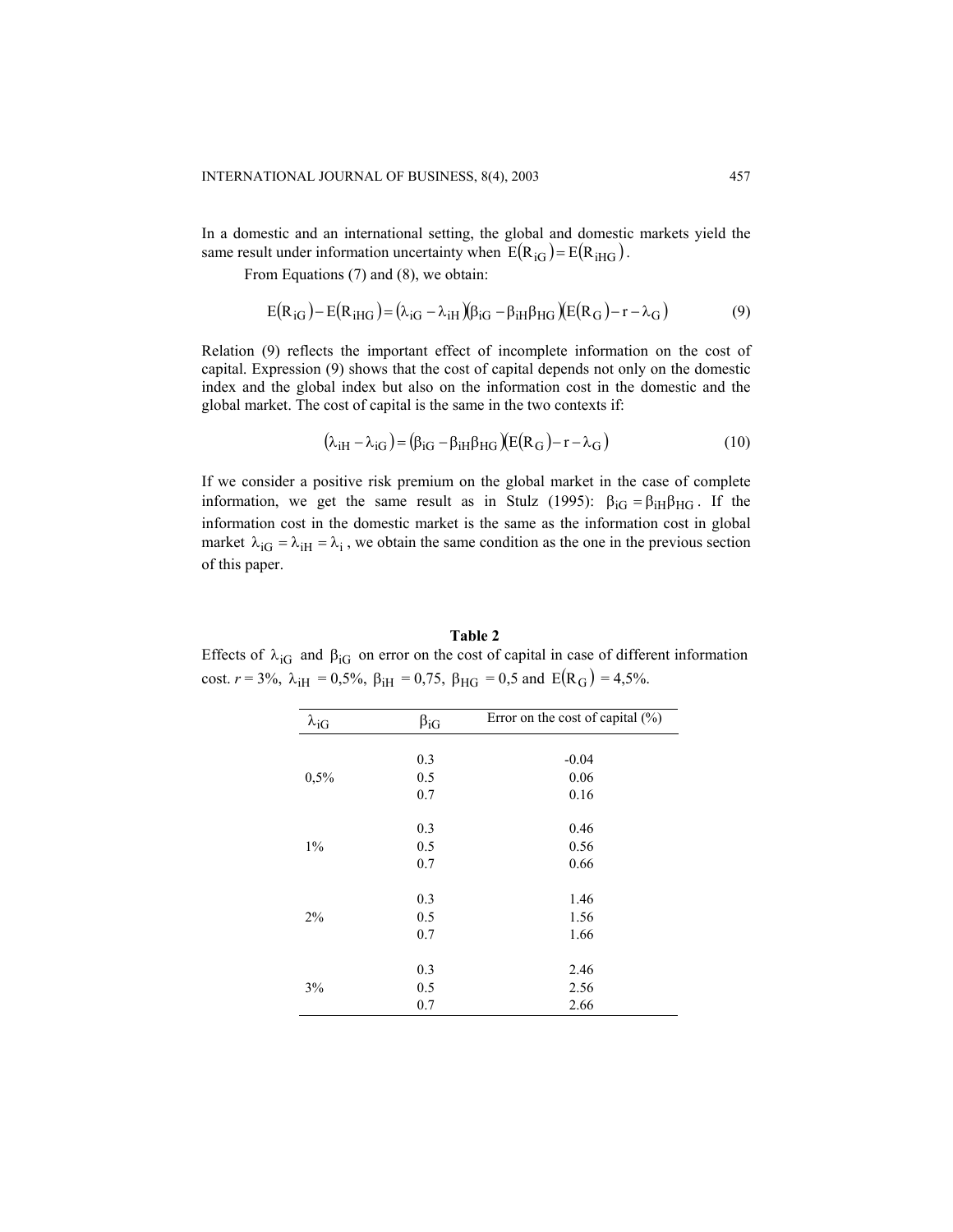Table 2 shows the effects of  $\lambda_{iG}$  and  $\beta_{iG}$  on error on cost of capital. When  $\lambda_{iG}$ increases, the error on cost of capital increases. For example, when  $\beta_{\text{IG}} = 0.5$ , as  $\lambda_{\text{IG}}$ increases from 1% to 3%, the error on the cost of capital increases of about 2%. It is also apparent from table 1 that the error increases with  $\beta_{iG}$ .

In international setting the information costs are more important than in domestic case. Tables 1 and 2 show that the information costs are more important for an international investor than the domestic one ( $\lambda_{\text{iG}} > \lambda_{\text{iH}}$ ). Kang and Stulz (1997) have shown that the information costs are higher for small firms than the large one. From our simulations we expect that the error on the cost of capital for small firms are greater than the large one. This conclusion justifies the fact that we have a difficult to get information about small firms.

We conclude that the appropriate way to compute the cost of capital in international and domestic setting in the case of incomplete information is to determine the optimal conditions on the beta and the information costs for domestic and international investors.

### **IV. CONCLUSION**

Following the analysis in Stulz (1995a), this paper shows that the cost of capital in small countries is determined globally and not locally in the presence of incomplete information. Information uncertainty is defined with respect to Merton's (1987) simple model of capital market equilibrium with incomplete information, CAPMI. The analysis implies that the valuation approaches in small countries should be based on a global capital asset pricing model as the CAPMI rather than a local CAPMI. In both, cases, the cost of capital must account for the effects of shadow costs of incomplete information. Further research can be done to quantify the magnitude of the mistake made using a local CAPMI rather than a global CAPMI.

The neo-classical cost of capital and the agency-adjusted cost of capital in the presence of incomplete information can provide different answers as to whether the cost of capital differ between countries. Our analysis extends the standard analysis in Stulz (1995a, 1995b) to account for the effects of incomplete information in the computation of the cost of capital.

#### **REFERENCES**

- Bellalah Mondher, 2001, ''A Reexamination of Corporate Risks under Shadow Costs of Incomplete Information'', *International Journal of Finance and Economics*, p.41- 58.
- Brennan M. and Cao H., 1997, ''International Portfolio investment flows'', *Journal of Finance*, Vil LII, No 5, December, 1851-1879
- Coval J. and Moskowitz T. F., 1999, ''Home Bias at Home: Local Equity Preference in Domestic Portfolios'', Working Paper, University of Michigan
- Kang J. and Stulz R., 1997, ''Why Is There A Home Bias? An Analysis of Foreign Portfolio Equity in Japan," *Journal of Financial Economics*, 46, 3-28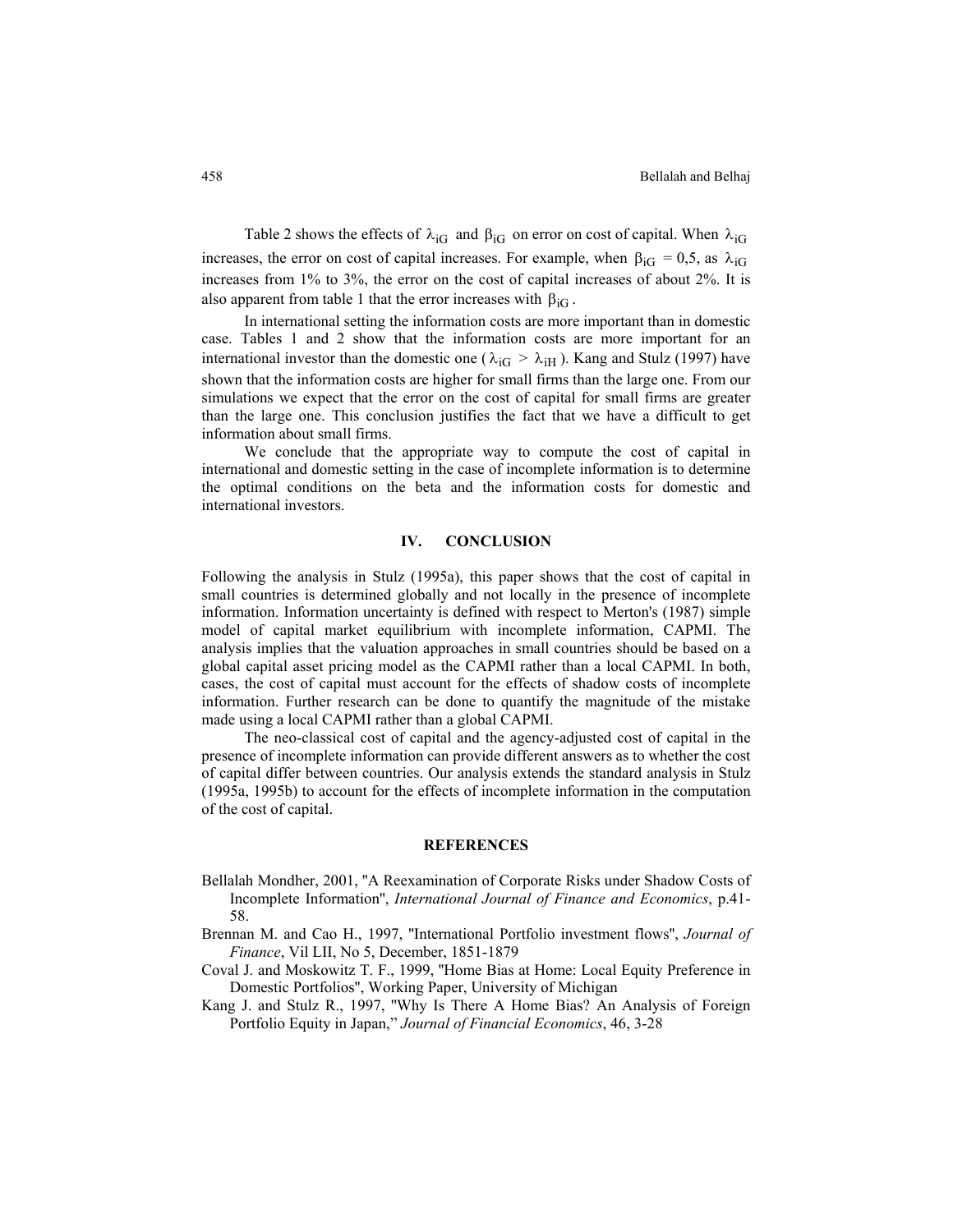- Merton, R.C, 1987, ''A Simple Model of Capital Market Equilibrium with Incomplete Information,'' *Journal of Finance* 42, 483-510.
- Sharpe, W.F., 1964, ''Capital Asset Prices: A Theory of Market Equilibrium under Conditions of Risk,'' *Journal of Finance*, 425-442.
- Stulz, R., 1981, ''A Model of International Asset Pricing'', *Journal of Financial Economics*, December, 383-406.
- Stulz, R, 1995a, "The Cost of Capital in Internationally Integrated Market: The Case of Nestlé,'' *European Financial Management*, Vol 1, No. 1, 11-22.
- Stulz, R., 1995b, ''Does the Cost of Capital Differ Across Countries? An Agency Perspective,'' *European Financial Management*, Vol 2, No. 1, 11-22